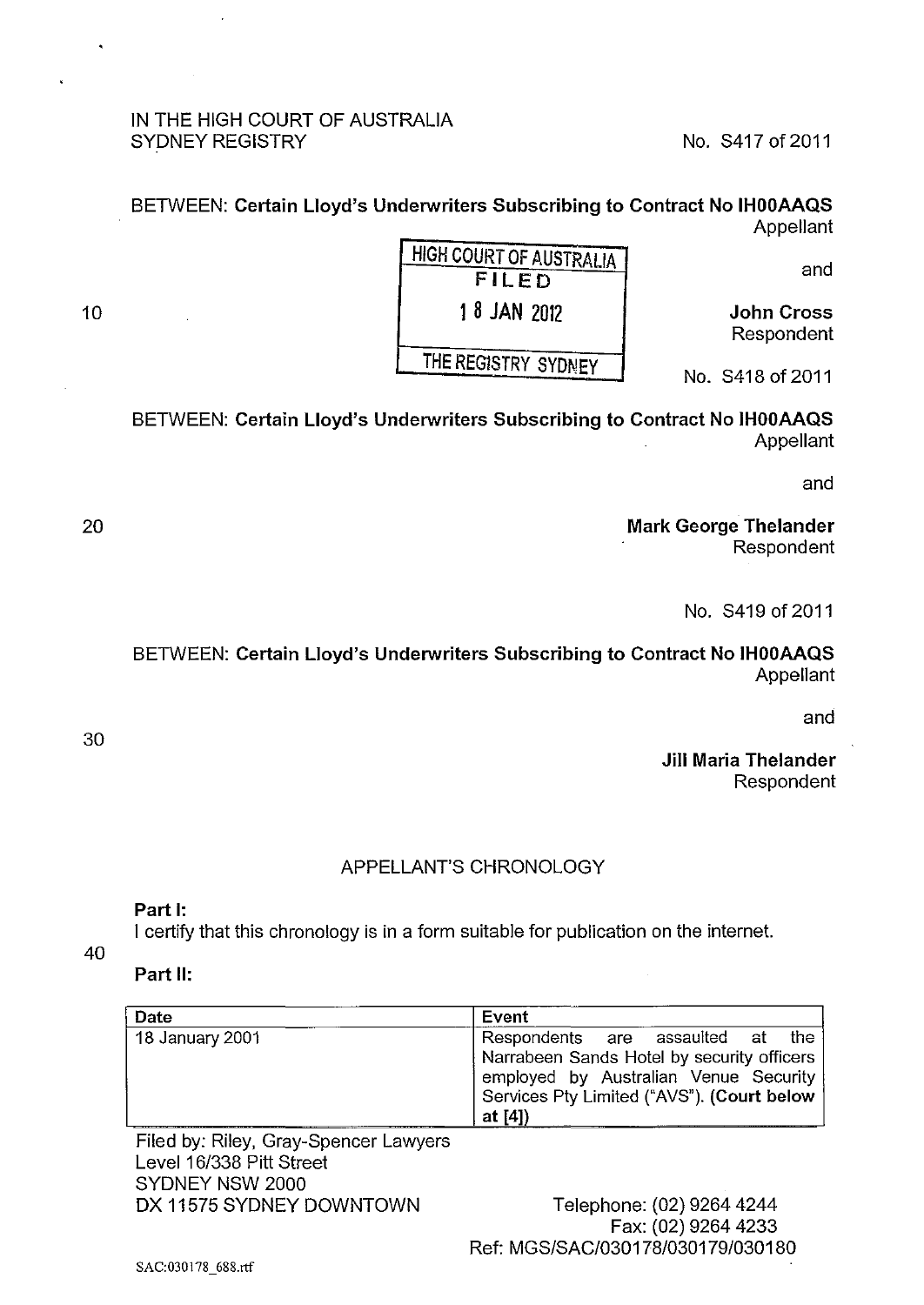| 20 March 2002    | The<br>Civil Liability Act 2002 (NSW)<br>commences, with retrospective operation. |
|------------------|-----------------------------------------------------------------------------------|
|                  | (Court below at [13])                                                             |
| 19 April 2002    | Proceedings were commenced by each of                                             |
|                  | the Respondents against parties other than                                        |
|                  | AVS (i.e. the manager of the Hotel and the                                        |
|                  | owner of the Hotel). (Judgment on costs                                           |
|                  | at first instance at page 1)                                                      |
| 6 December 2002  | The Civil Liability Amendment (Personal                                           |
|                  | Responsibility) Act 2002 commences.                                               |
| 12 July 2005     | Judge Bell DCJ grants leave to join AVS as                                        |
|                  | a Defendant. (Court below at [8];                                                 |
|                  | Judgment on costs at first instance at                                            |
|                  |                                                                                   |
|                  | page 1)                                                                           |
| 1 October 2005   | Legal Profession Act 2004 commences.                                              |
|                  | (Court below at [16])                                                             |
| 20 June 2006     | Civil Liability Amendment Act No 55 of 2006                                       |
|                  | commences.                                                                        |
| 26 February 2007 | AVS placed into liquidation. Respondents                                          |
|                  | do not seek leave to proceed against AVS.                                         |
|                  | (Judgment on costs at first instance at                                           |
|                  | page 1)                                                                           |
| 29 May 2008      | Judge Truss DCJ grants leave to join the                                          |
|                  | Appellants, as the insurers of AVS, as                                            |
|                  | Defendants. (Judgment on costs at first                                           |
|                  | instance at page 2)                                                               |
| 27 November 2009 | Judge Garling DCJ delivers judgment on                                            |
|                  | liability. Verdicts against the Appellants are                                    |
|                  | entered in favour of the Respondents as                                           |
|                  | follows:-                                                                         |
|                  |                                                                                   |
|                  | a) Mark Thelander<br>\$70,113                                                     |
|                  | b) Jill Thelander<br>\$40,000                                                     |
|                  | John Cross<br>\$65,000<br>c).                                                     |
|                  |                                                                                   |
|                  | (Judgment on liability at first instance at                                       |
|                  | pages 1, 5 & 28)                                                                  |
| 22 April 2010    | Judge Garling DCJ delivers judgment on                                            |
|                  | costs. (Court below at [6])                                                       |
| 1 June 2011      | Decision of the Court of Appeal of New                                            |
|                  | South Wales on the appeal from the costs                                          |
|                  | judgment of Garling DCJ. ([2011] NSWCA                                            |
|                  | 136)                                                                              |
|                  |                                                                                   |
| 5 July 2011      | Decision of the Court of Appeal of New                                            |
|                  | South Wales in Williamson v State of New                                          |
|                  | South Wales. ([2011] NSWCA 183)                                                   |
| 9 December 2011  | Special leave granted to appeal from above                                        |
|                  | decisions of Court of Appeal of New South                                         |
|                  | Wales.                                                                            |

 $\mathcal{A}$ 

 $\ddot{\phantom{0}}$